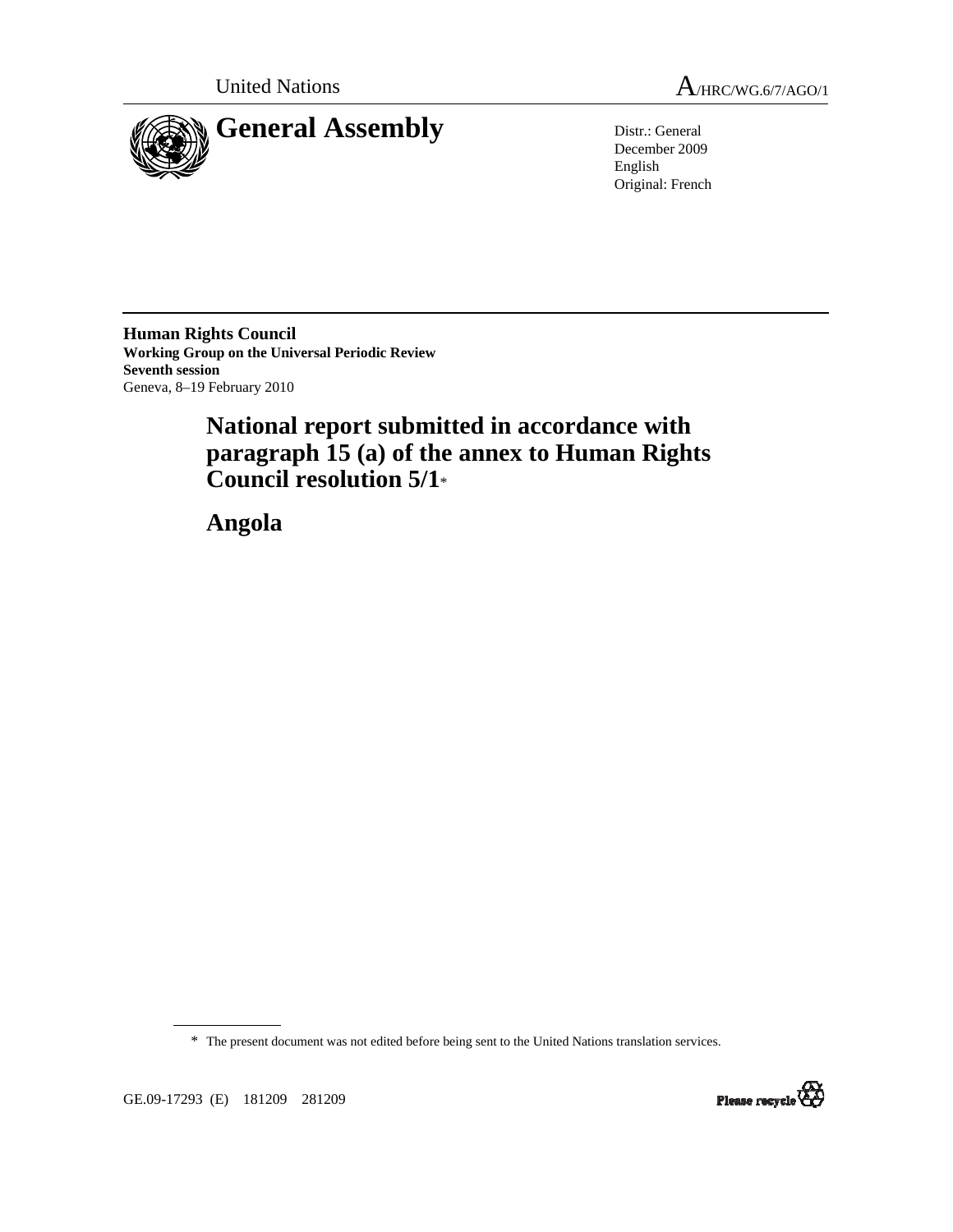# **I. Introduction**

1. This report is being presented in accordance with the United Nations General Assembly resolution No. 60/251 (para. 5, (e)) of 3 April 2006, which established the Human Rights Council.

2. The report covers the period from 2002 to 2009 and should be considered together with reports already presented by the Republic of Angola to the Committee on Economic, Social and Cultural Rights, the Committee on the Rights of the Child and the Committee on Women's Rights.

# **A. Report drafting methodology**

3. Angola is committed to promoting and protecting human rights. This report has been drawn up with this in mind, in the context of a process coordinated by a cross-sectoral commission, whose members include representatives of the State and civil society organizations, such as FONGA, LIDDHA and ADAC.<sup>1</sup>

4. In consultation with provincial human rights committees<sup>2</sup> and United Nations agencies, the cross-sectoral commission has gathered information and statistics from bodies that implement human rights policies.

5. Given the report's limited space, we have selected key issues that will provide a general picture of the country's human rights situation. Other reports submitted to treaty bodies contain further details.

# **B. Geography and population**

6. Angola is on the west coast of southern Africa, between the Republic of the Congo, to the north, the Democratic Republic of the Congo, to the north-east, the Republic of Zambia, to the east, and the Republic of Namibia, to the south. Bordering on the Atlantic Ocean, Angola is the fifth biggest country of sub-Saharan Africa, with a total area of 1,246,700 km<sup>2</sup>. Cabinda province is separated from the rest of the country by the Congo River estuary and part of the Democratic Republic of the Congo. Angola is divided administratively<sup>3</sup> into 18 provinces, 163 municipalities and 547 districts. It has an estimated 16,526,000 inhabitants, with a population density of 13.2 persons per square kilometre.

# **C. International treaties**

7. The State of Angola is a signatory to many international human rights treaties, to which it is in the process of adding the following: the Convention on the Elimination of all Forms of Racial Discrimination (1970), the International Convention against Torture and Other Cruel, Inhuman or Degrading Treatment or Punishment (1988), the International Convention on the Protection of the Rights of All Migrant Workers and Members of Their Families; the United Nations Convention against Transnational Organized Crime and its Additional Protocols aiming to Prevent, Suppress and Punish Trafficking in Persons, Especially Women and Children; the Additional Protocol to the Convention on Civil and Political Rights, on the abolition of the death penalty, and the Convention on the Rights of Persons with Disabilities and its Optional Protocol.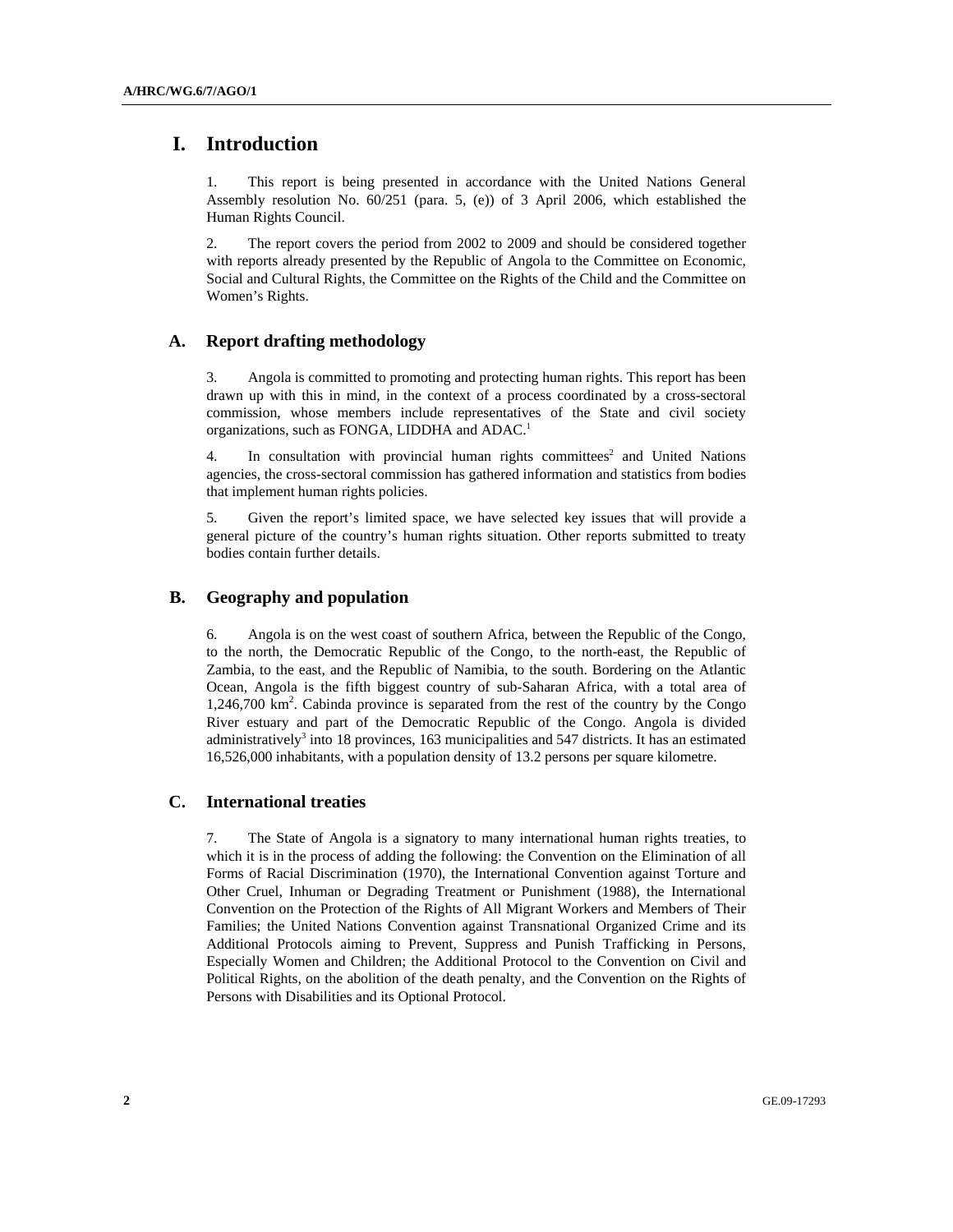# **D. Constitutional structure for the promotion and protection of human rights**

- 8. The structure is based on the separation of legislative, executive and judicial powers:
	- **The President of the Republic**, Head of State and Commander-in-Chief of the Angolan armed forces
	- **The National Assembly**, the people's representative body, which approves legislation
	- **The Government**, the highest executive body in the public administration, policymaker with respect to the Presidency and Assembly
	- **The Courts**, sovereign bodies responsible for the administration of justice in the name of the people
	- **The Office of the Public Prosecutor of the Republic**, responsible for the administration of justice and control of the legal system
	- **The Promoter of Justice**, an independent public body that defends citizens' rights, freedoms and guarantees

# **E. Other human rights mechanisms**

9. Various bodies have been created, among them provincial human rights committees, the National Family Council, the National Council of the Child, family counselling centres and networks for the promotion and protection of rights of the child.

# **II. Civil and political rights**

# **A. Right to non-discrimination**

10. Article 18 of the Constitution Act establishes the right to equality and nondiscrimination as fundamental principles of a democratic State and the rule of law, and stipulates severe penalties for attacking social harmony, fomenting discrimination or creating privileges on the basis of those factors. This principle also has a legal foundation in article 7 of the Act, which promotes economic, social and cultural solidarity between all Angola's regions, for the development of the nation as a whole.

11. The Government's welfare and special protection policies envisage individualized or specialized attention for persons with disabilities, the elderly and the sick, as well as persons belonging to minorities, within the broader objective of ensuring human survival, protection and development within the law.

# **B. Right to life**

12. Act No. 23/92 of 16 September bans the death penalty and provides for the creation of monitoring mechanisms to guarantee the right to life. In order to protect and preserve human life from conception, article 358 of the Criminal Code prohibits abortion. However, in certain clinical or therapeutic cases, where the mother's life is endangered or incompatibilities threaten the normal development of the child, a local medical team may be convened to decide whether to terminate a pregnancy in the first 22 weeks. Otherwise, abortion is not permitted and is considered a crime punishable under the law.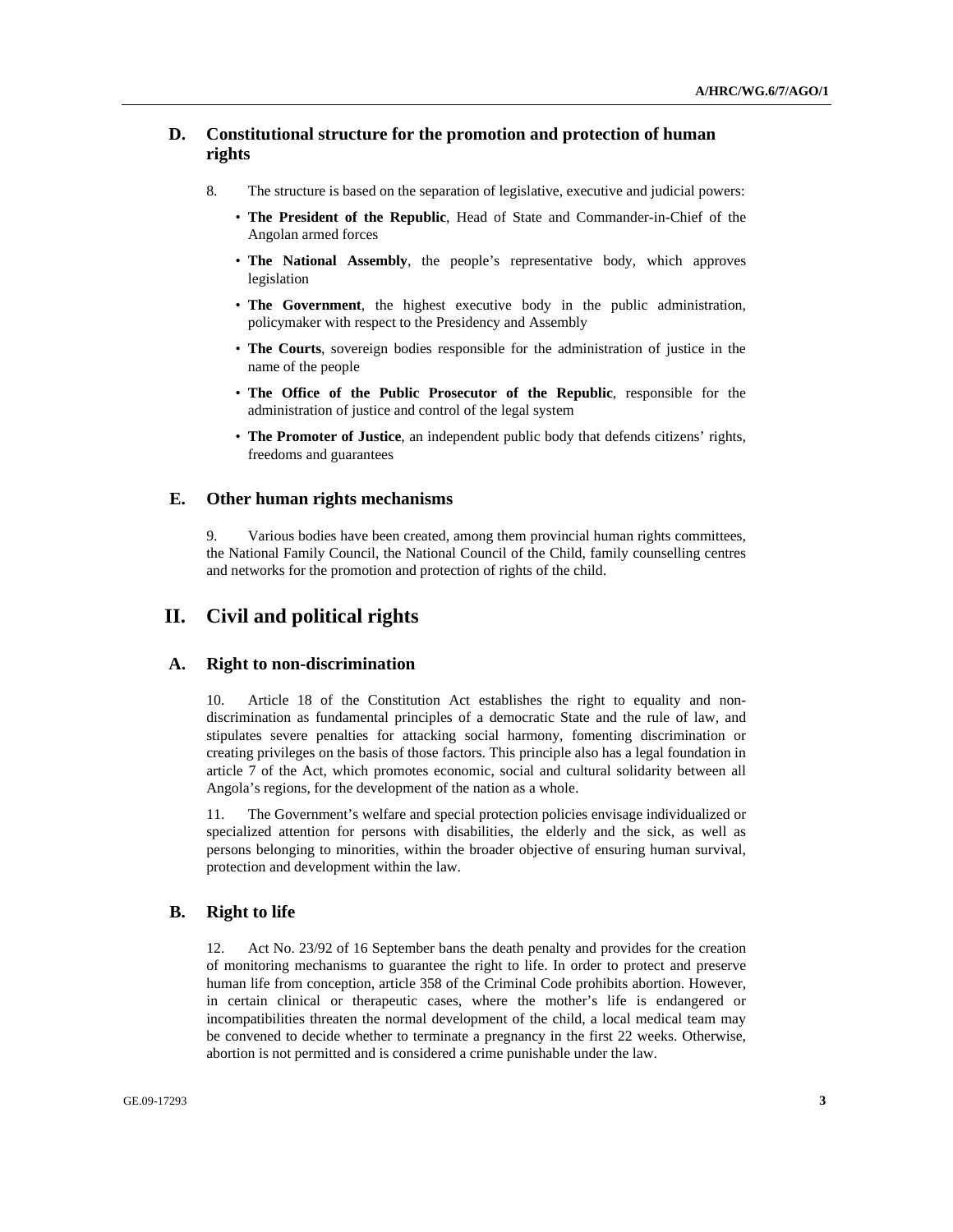# **C. Right to a name and nationality**

13. Under article 1 of Act No. 10/85 of 19 October, a citizen's name is composed of a given name and family names. There is a procedure for birth registration and issuing of personal record books, which are needed to acquire identity cards and which help protect citizens' identity. At one point, hundreds of thousands of children were deprived of this right and the Government launched two campaigns for the free registration of births covering 658,620 people in 1998 and 2.2 million in 2001. In order to monitor mortality and illness rates, the registration of deaths is free.

14. Decree 31/07 of 14 May exempts children up to the age of 5 years from fee payments and issues identity cards to children from 8 to 11 years. It has enabled registration services to operate in hospitals, maternity clinics, maternal and child health centres and other locations where children are born, as well as municipal and district offices. The system is being extended to communities, so that all children might enjoy this right.

15. A child whose father or mother has Angolan nationality, whether born in Angola or abroad, automatically acquires Angolan nationality. This can also be acquired by children who are underage or lack legal capacity with a father or mother who acquires Angolan nationality. Such children are then free to choose another nationality on attaining legal age. Children with no other nationality who are born in Angola, along with those born in Angola of unknown parents, or whose parents are of unknown nationality or stateless, are also entitled to Angolan nationality. There will be further developments for such cases when the new Nationality Act (No. 1/05 of 1 July), already drafted but awaiting approval by the National Assembly, is passed.

# **D. Administration of justice**

16. The judicial system is made up of a group of bodies, the courts, which administer justice in Angola as a democratic State under the rule of law in accordance with article 2 of the Constitution Act.

### **1. Current judicial system**

(a) Constitutional Court the highest authority for constitutional matters;

 (b) Supreme Court – exercises jurisdiction throughout the country and, on account of the diversity of the areas it covers, is divided into chambers and further subdivided into sections;

 (c) Provincial courts – 19 provincial courts, which have generic competency, exercise jurisdiction in their respective provinces, and are divided into chambers and further subdivided into sections;

 (d) Municipal courts – 19 of these courts, with jurisdiction in their respective municipalities, are competent to deal with criminal matters in cases punishable with prison terms and equivalent fines. They also deal with civil matters with a value of up to 100,000 kwanzas;

 (e) Military courts – that deal essentially with military crimes. The system consists of: the High Council of Military Justice; the Military Supreme Court; military courts at the regional, district and garrison level; and frontline military courts, which are provided for under the law.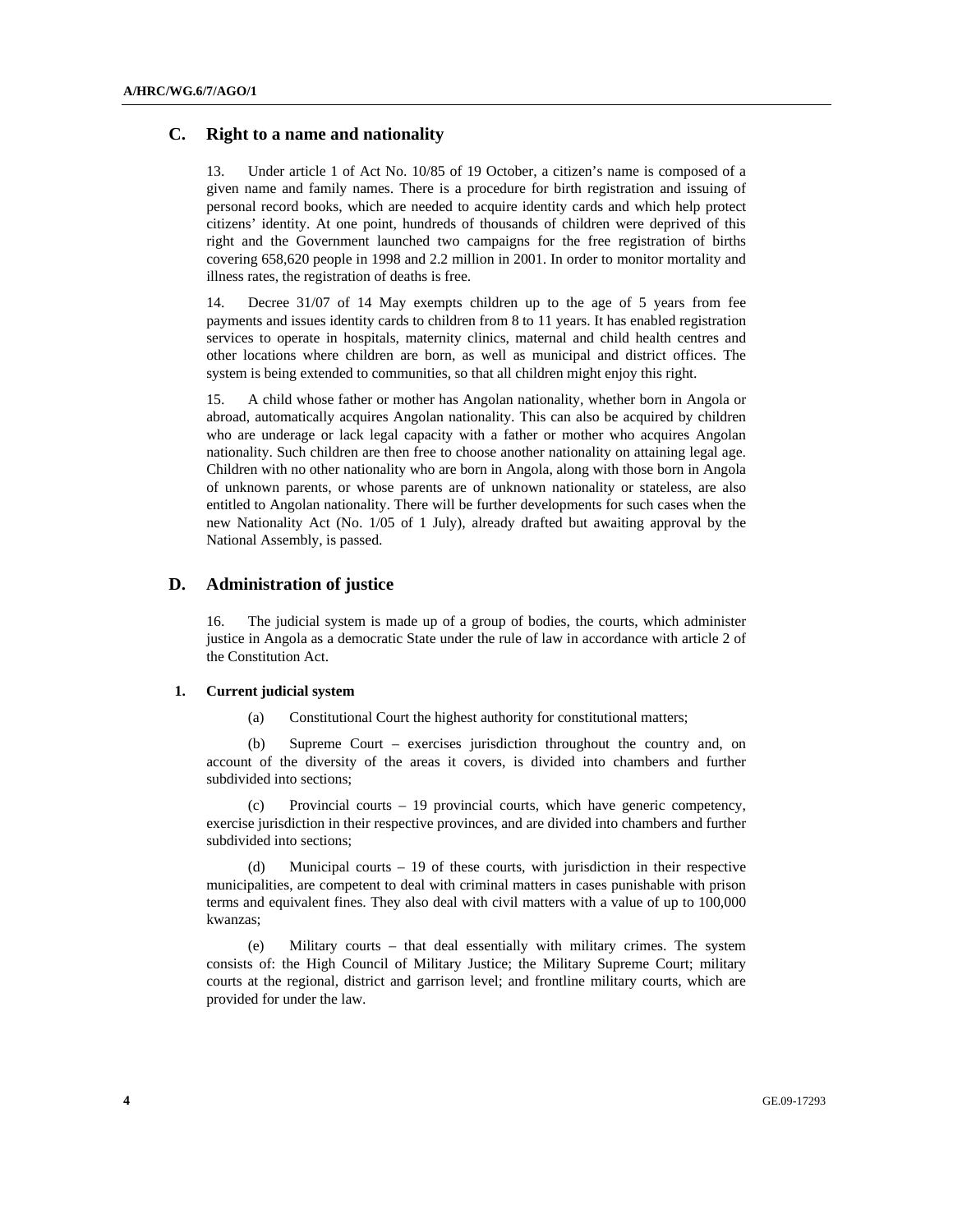| Province          | Courts       | Judges         | Municipality             | Courts         | Judges         |
|-------------------|--------------|----------------|--------------------------|----------------|----------------|
| Cabinda           | 1            | 3              | Bucuzau                  | 1              | 1              |
| Zaire             | $\mathbf{1}$ | $\overline{c}$ | Soyo                     | $\mathbf{1}$   | $\overline{2}$ |
| Uíge              | 1            | 3              | Negage                   | 1              | 4              |
| Bengo             | 1            | 3              | $\overline{\phantom{0}}$ | ٠              | $\overline{2}$ |
| Luanda            | $\mathbf{1}$ | 48             | Ingombota                | $\mathbf{1}$   |                |
|                   |              |                | Viana                    | 1              | 23             |
|                   |              |                | Cacuaco                  | 1              |                |
| Lunda Norte       | 1            | 3              | $\overline{\phantom{0}}$ | $\overline{a}$ | 1              |
| Lunda Sul         | 1            | 3              | $\overline{\phantom{0}}$ |                | 6              |
| Malanje           | 1            | 3              | Cacuso                   | $\mathbf{1}$   | 3              |
| Kuanza Norte      | 1            | 3              | Cambambe                 | 1              | 1              |
|                   |              |                | Golungo Alto             | 1              | 1              |
| Kuanza Sul        | 1            | $\overline{4}$ | Gabela                   | 1              | 1              |
|                   |              |                | Libolo                   | 1              | 1              |
|                   |              |                | Porto Amboim             | 1              | 1              |
| Moxico            |              | 4              |                          |                | 1              |
| Bié               | $\mathbf{1}$ | 5              |                          |                | 2              |
| Huambo            | 1            | 6              | Caala                    | 1              | 9              |
| Lobito - Benguela | 2            | 13             | Cubal                    | 1              | 5              |
|                   |              |                | Baia Farta               | 1              |                |
| Kuando Kubango    | 1            | 3              |                          |                | 3              |
| Huíla             | 1            | 8              | Matala                   | 1              | 4              |
| Namibe            | $\mathbf{1}$ | 5              | Tômbua                   | 1              | 1              |
|                   |              |                | Bibala                   | 1              | 1              |
| Kunene            | $\mathbf{1}$ | 3              | Cahama                   | 1              | 4              |
|                   | 19           | 129            |                          | 19             | 77             |

 **Distribution of courts and provincial and municipal judges** 

17. The Prosecutor's Office has 236 law officers around the country, 179 of them men and 57 women.

7 2

# **2. Access to justice**

18. When necessary, citizens may go to court without discrimination, within their right to appear as plaintiffs or defendants. Judicial support, in the form of legal aid free of lawyers' fees and legal taxes, is also available.

19. As working conditions and salaries have improved, the independence and performance of judges have become noticeably better.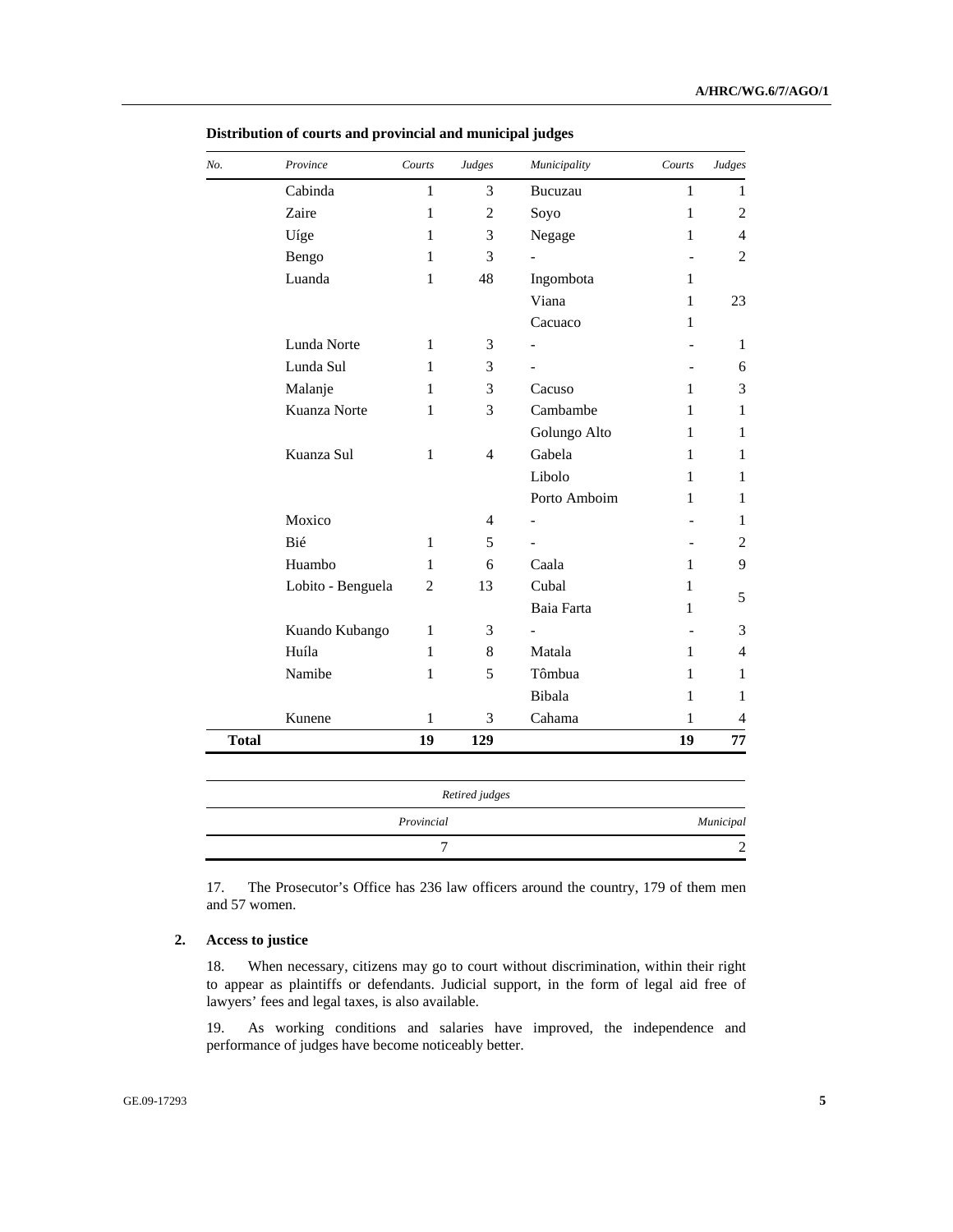20. With the legal reforms under way, alternative methods of mediation and dispute settlement will increasingly allow citizens access to justice without recourse to the courts. The aim is to reduce the burden of court cases, the high number of which has slowed down the administration of justice:

- The Office of the Public Prosecutor of the Republic, the overall administrative arm in charge of the justice system
- The Promoter of Justice, an independent public body that defends citizens' rights, freedoms and guarantees
- Traditional authorities, which administer customary law, in accordance with the usage and customs of each of the country's geographical and sociocultural areas

#### **3. Judicial reforms**

21. The Government has set up the Justice Reform Commission, which is drawing up legal texts and adapting them to international instruments on human rights. Texts already drafted include: a Customs Code (already passed) and legislation governing lawyers' firms, pretrial prison, search and seizure, mediation and conciliation, mediation centres, the status of judges, prosecution and the Office of the Public Prosecutor, statutory courts, a decree modifying staff organization of court registries and a Code of Criminal Procedure. Laws on military justice and legal aid are being amended, as is the decree on the professional training of legal workers. The 1992 Constitution Act is likewise being revised.

# **E. The prisons system**

22. The Angolan prison system is being modernized and developed. Its main task is the social rehabilitation of detainees. Until December 2006, out of a total of 9,829 prison inmates, 5,083 were serving prison terms and the remainder were in pretrial detention. In September 2009, there were 16,183 prison inmates, of whom 711 had court proceedings under way.

#### **1. Treatment in prison**

23. Certain rights for prisoners are by necessity curtailed, in the interests of the individual and society at large. However, the State respects their rights as individuals, such as the right to life, dignity and physical integrity, the right not to be subjected to any form of torture or cruel, degrading or inhuman treatment, the right to non-discrimination, the right to freedom of thought and religion, and the right to respect for private and family life, all of which are crucial for a prisoner's rehabilitation and resettlement in society. Article 20 of the Constitution Act affirms the right to freedom, and articles 328 et seq. and article 391 of the Criminal Code establish penalties for any infringements of rights. Of Angola's 31 prisons, 4 in Bengo, Lunda-Norte and Zaïre (Nbanza-Congo and Soyo) provinces are temporary and their makeshift facilities are in a poor state of repair.

24. Prisoners with undiagnosed health problems may be sent to the São Paulo Prison Hospital, with support from the main military hospital when necessary. Otherwise, each prison has some kind of health-care facility. Prisoners are guaranteed three meals a day across the country.

25. Prisoners are classified and separated on the basis of sex, age, legal situation, nationality and pathology, in accordance with the principles of the United Nations "Standard Minimum Rules for the Treatment of Prisoners", under the International Covenant on Civil and Political Rights and Angolan prison law. The latter also determines which facilities are suitable for detention and the enforcement of sentences, with priority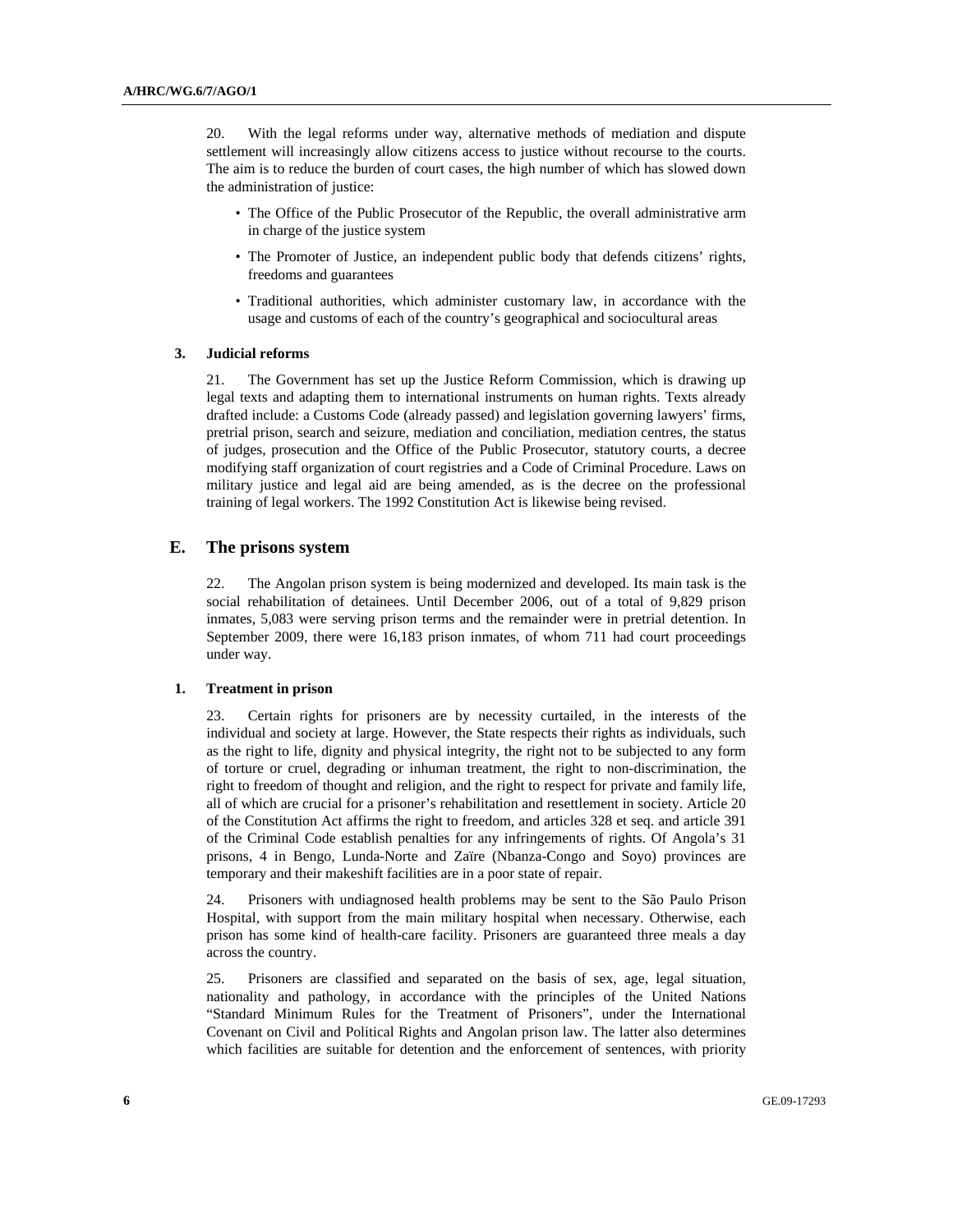going to the supervision of young detainees between the ages of 16 and 18 years and 18 and 21 in various activities and programmes of therapy, schooling, vocational technical training and community service. Pregnant female prisoners and women with infants receive special treatment allowing them to keep their young children with them until the age of 3.

26. Foreign prison inmates receive the same treatment as Angolan nationals. Owing to the increase in the number of prisoners the State has been obliged to grant amnesties and pardons, commute sentences or have detainees do community work instead of serving jail terms.

# **2. Reforming and humanizing the prison system**

27. To effect genuine prison reform, the Angolan State is adopting a series of legislative, infrastructural and organizational measures, including the new Prison Act (No. 8/08 of 29 August), regulations for prison service careers (Decree No. 43/99 of 24 December), rules governing the organization of labour in prison facilities (Decree No. 64/04 of 1 October), and training courses for prison governors, social workers and wardens, financed by the European Union through the PIR-PALOP cooperation programme. Six new prisons have also been built. The two in Cabinda and Kaquila are already operational, while those in Lunda Norte, Caxito, Nbanza Congo and Soyo have been completed and are being fitted out.

## **3. Juvenile court system**

28. The United Nations Standard Minimum Rules for the Administration of Juvenile Justice ("The Beijing Rules"), adopted by resolution No. 40/33 of 29 November 1985, state in article 14.1 the need for a competent authority to deal with juvenile offenders, a recommendation reiterated in the Convention on the Rights of the Child. Act No. 18/88 of 31 December stipulates in article 27 that provincial courts must include specialized chambers to be established according to need. That law had led to the disappearance of the juvenile court system. The enforcement of sentences has been provided for under article 33.3 of Act No. 18/88, which establishes that a special law should deal with juvenile criminal proceedings, under the generic competence of provincial court presidents.

29. Act No. 9/96 of 19 April was adopted in 1996 and establishes the Juvenile Chamber, a specialized judicial body which is part of the provincial courts and referred to as Juvenile Justice ("Justice des Mineurs"), in order to soften the penal connotation conjured up by the term "court". It implements social protection measures for minors of all ages and criminal prevention measures for those aged from 12 to 16. The five-member Commission for the Protection of Minors, a permanent, independent, non-judicial body, works with Juvenile Justice to deal with the minors under its jurisdiction and implement its decisions.

30. The system does not yet work as well as could be wished, as it has not yet been extended to all provinces beyond Luanda, where it has been in place since 2006. This is partly due to the lack of facilities and of law officers and the absence of internment and semi-internment centres.

# **F. Migration**

31. Migration in Angola is governed by Act No. 2/94 of 14 January on measures of opposition.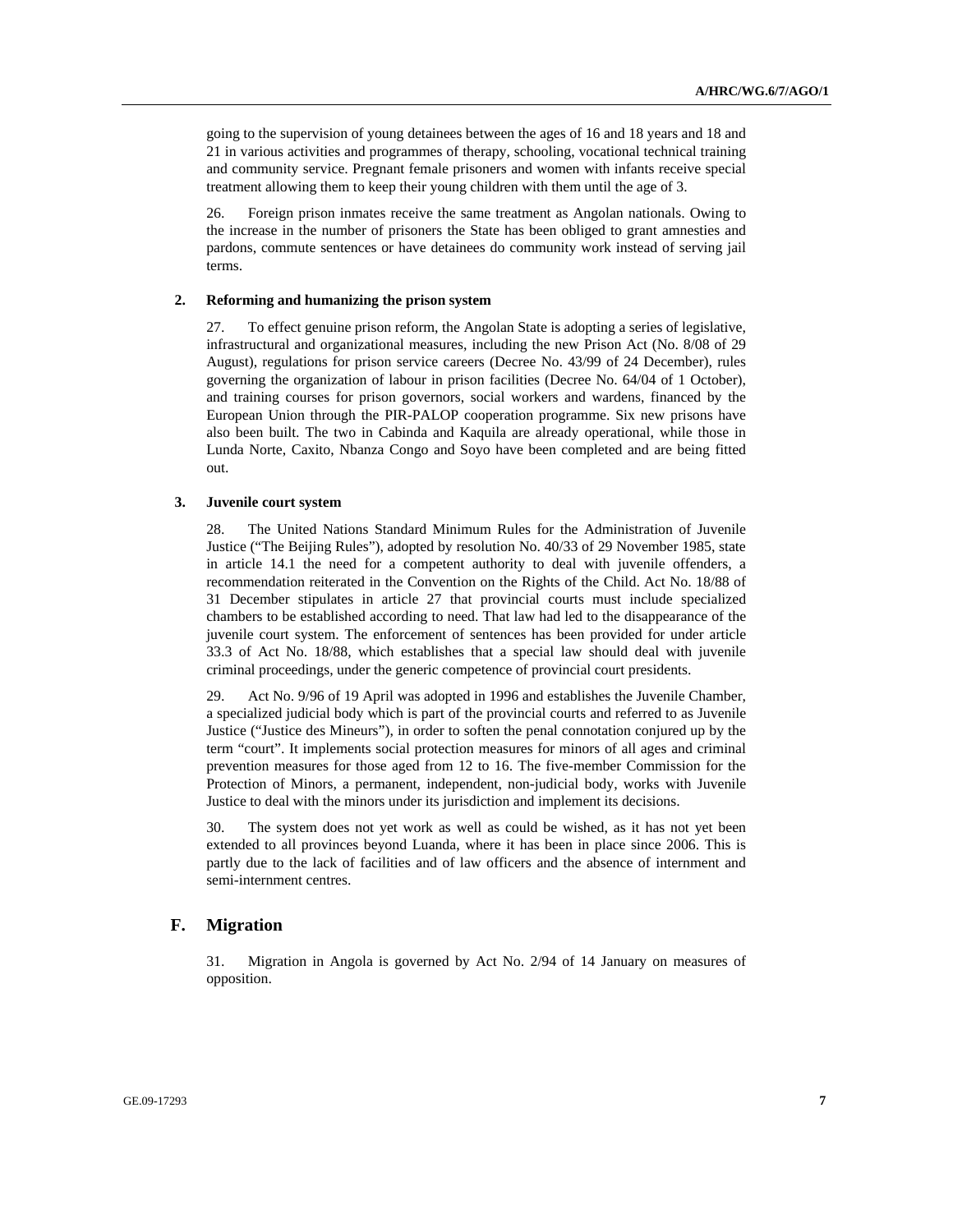#### **1. Refugees and asylum-seekers**

32. Fourteen settlement areas host 10,537 refugees and 3,936 asylum-seekers in the following provinces: Luanda (3), Kwanza Norte (1), Kwanza Sul (3), Malanje (1), Lunda Norte (3), Lunda Sul (1), and Moxico (1).

#### **2. The work, education and health situation of their descendants**

33. Decree No. 5/95 regulates the employment of non-resident foreign workers and of qualified national labour in businesses, while Decree No. 06/01 of 19 January sets out the rules for non-resident foreign workers carrying out a professional activity.

# **G. Basic freedoms**

34. The Constitution Act establishes fundamental rights without excluding others deriving from legislation in force and rules of international law.

## **1. Freedom of association**

35. Associations are governed by Act No. 14/91 of 11 May, which was redrafted during the process of legal reform. With regard to human rights, 329 national and 133 international non-governmental organizations (NGOs), a total of 462, are active in Angola in areas of social work and development, like education, health, human rights, institutional support, civic and electoral education, culture and agriculture. Approximately 30 per cent of them have branches in the provinces and the State recognizes five as being in the public interest.

# **2. Right of assembly**

36. Article 32 of the Constitution Act guarantees freedom of speech, assembly, demonstration and association, as well as all other forms of expression. Although Act No. 16/91, which specifically regulates all citizens' exercise of these rights, has now been adopted. This right may, however, be denied by the authorities if the legal conditions established under article 6 of the Act are not fulfilled.

# **3. Freedom of speech**

37. The Constitution Act, under article 32, guarantees the freedom of speech, assembly and demonstration. Various legal texts, among them the Family Code, protect this fundamental right. The foundations of this legal framework are in keeping with international human rights treaties. The above-mentioned laws deal with freedom of speech issues, regulate the powers of the authorities and determine where meetings and demonstrations may take place.

# **4. Freedom of the press**

38. The media are an important partner in identifying and reporting on human rights breaches, as they keep a close watch on cases of domestic, communal or institutional violence, publicize cases to which the authorities have paid little or no attention, help prevent unlawful acts, and press for institutional support and greater sensitivity towards citizens in need of care or who have been victims of violence. Freedom of the press is governed by Act No. 7/06, which allows the media to carry out their mission of promoting the protection of human rights, by training, informing and alerting society and publicizing national and international legislation. Five public and 12 private entities operate in this field.

39. RNA and TPA provide radio and television broadcasting throughout the country.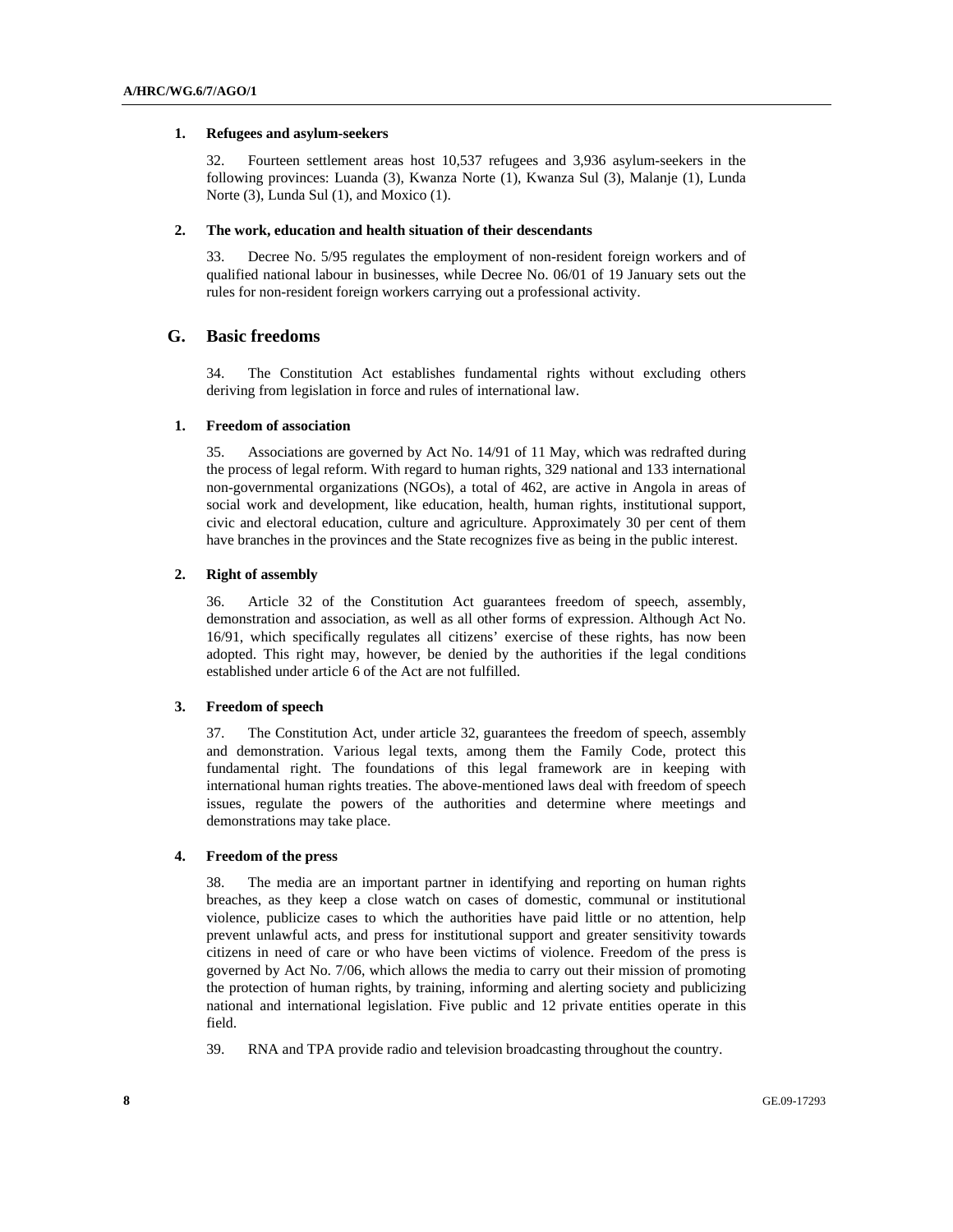#### **5. Freedom of conscience, worship and religion**

40. Angola is a secular State, with separation of Church and State. Freedom of conscience, worship and religion is inviolable. The State respects and protects all religious denominations, as well as their places and objects of worship. It recognizes and guarantees freedom of conscience and religion, and regulates their constitution so long as they are not incompatible with public law and order or the national interest (article 45 of the Constitution Act). Between 1987 and 2000, 83 religious denominations were recognized, in accordance with Joint Executive Decree No. 46/91 of 19 August. The National Assembly adopted Act No. 2/04 of 21 May, which regulates the exercise of freedom of conscience, religion and worship.

41. By presidential order, the Inter-Ministerial Commission for the Study and Treatment of Religion has been established in Angola, in order to deal with religious issues urgently according to a multidisciplinary approach. Its mandate includes promoting meetings with recognized church leaders in order, among other things, to discuss policy disputes, to submit measures to the Government on dealing with allegations of the use of witchcraft against children and to establish a legal framework for the amendment and completion of the law on freedom of conscience, religion and worship.

42. The majority (90 per cent) of Angolans are Christians, of whom an estimated 70 per cent are Catholics, 15 per cent Protestant and 5 per cent belonging to other faiths. More than 900 religious denominations are not recognized, many of which engage in immoral religious practices, including desecration of cemeteries, fraud, sexual mutilation and nudity during worship, that constitute an affront to public mores and law and order.

### **6. Trade union freedom**

43. Article 33 of the Constitution Act enshrines the freedom to organize and guarantees citizens the right to exercise that liberty and the freedom to join trade unions, while affording due protection to the elected representatives of workers against imposed conditions, coercion or restrictions on the performance of their duties. While Angola practises the freedom to organize, unions in the country are still hampered by membership and legalization issues in their activities and by the pressures to which they are subjected when carrying out projects. Such difficulties are greater in the interior than in Luanda.

44. The Trade Union Act No. 21-D/92 of 28 August lays down rules for the constitution of trade unions and trade union federations, which are based on democratic principles and totally independent of the State, political parties, employers' organizations and any nontrade union entities. Their officers are elected by a general assembly of members, who also approve the union's governing statutes.

### **7. Freedom to demonstrate**

45. The freedom to demonstrate is still being consolidated. Opposition political parties, associations, NGOs and trade unions tend, however, to stage demonstrations against the law, arguing that their initiatives are not always taken into account in the spirit of partnership that should exist with State bodies and the Government in the interest of peace and national development.

# **H. Citizen participation in public life**

46. Citizen participation in public and political life is a fundamental right enshrined in the Constitution Act and is limited only in the case of persons unable to vote (such as persons with mental disabilities, detainees whose sentences have been confirmed and persons sentenced to prison terms). The electoral law also limits the participation of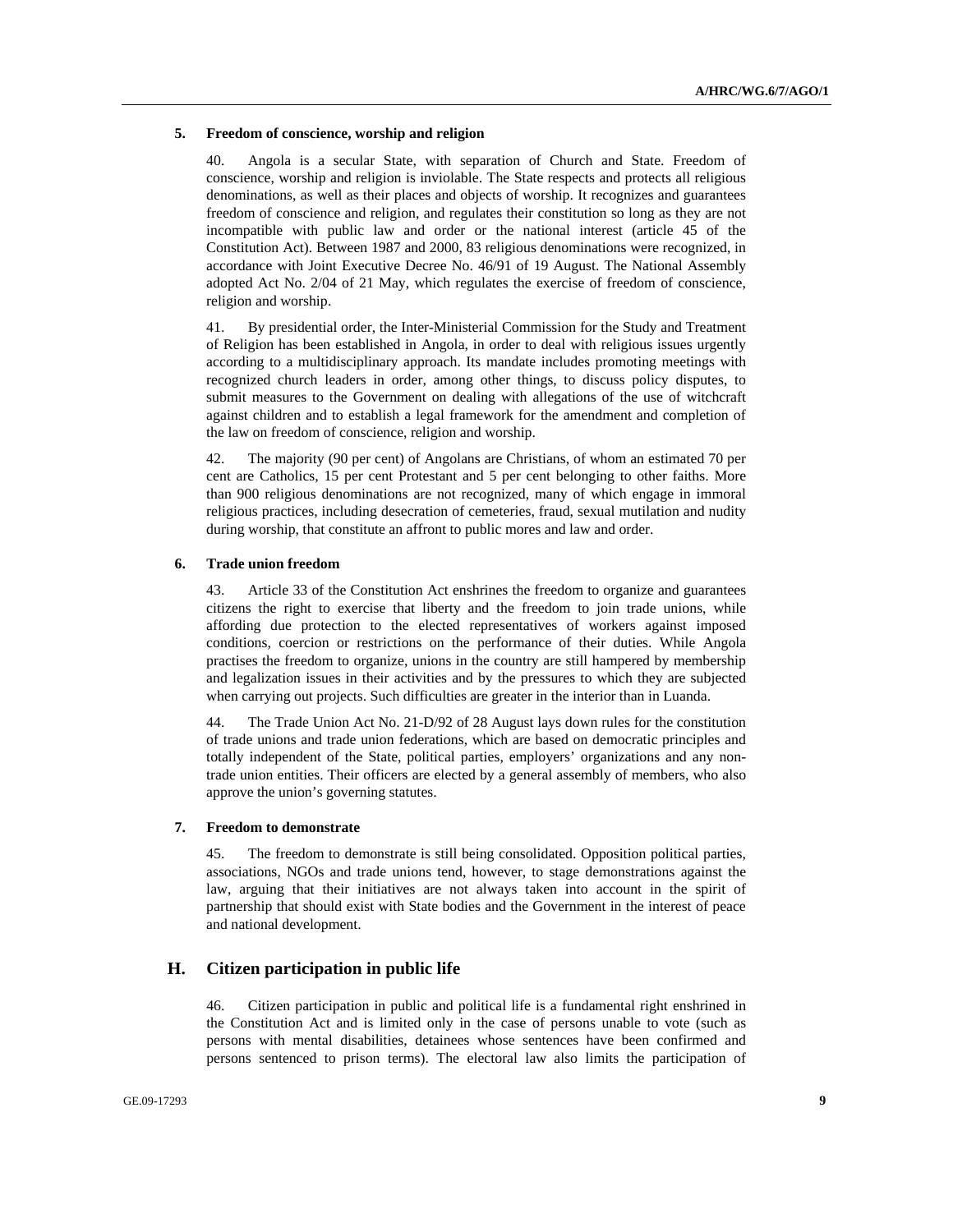military and paramilitary personnel, law officers, public prosecutors and the Promoter of Justice, because of the nature of their positions. Citizens exert political power through the election of their representatives by universal suffrage and through other democratic forms of participating in the life of the nation.

#### **1. Citizenship**

47. Citizens exercise their citizenship, equally and without discrimination, by making use of their freedom of association, assembly, speech, the press, conscience, worship and religion, their trade union freedom and the freedom to demonstrate, by using public social services and participating in periodic general elections to choose their representatives in the organs of government.

# **2. Elections**

48. Political agreements opened the way to the holding of general and presidential elections in 1992, the outcome of which was compromised by the armed conflict that came to an end 10 years later. This resulted in the 2002 peace accords of Luena and the 2007 Namibe agreement on the situation in Cabinda.

49. Under those agreements, rebel military troops were demobilized and absorbed into Angola's armed forces; displaced people returned to their homes; political parties gained access to the country's remotest communities as part of their process of organization and with the aim of rallying the people to their respective programmes, and the Government restarted the process of general elections in September 2008, in which all the political actors took an active part.

# **3. Political parties**

50. The role of political parties is to facilitate democratic participation in the political life of the country, in which they compete freely to shape and give voice to the will of the people, under the terms of Act No. 2/05, according to which they may be dissolved by the relevant statutory body or by court decision.

51. The Constitutional Court administers justice in constitutional matters and may order the dissolution of a political party that is not in compliance with the law or that fails to reach at least 0.5 per cent of the total vote at national general elections.

# **4. Women's participation**

52. With respect to parity, the distribution of men and women in decision-making organs is as follows: of 220 deputies in the National Assembly, 81 are women (31 per cent); of 33 ministers, 8 are women (24 per cent); of 55 vice-ministers, 9 are women (16 per cent); of 2 secretaries of State, 1 is a woman (50 per cent); of 18 provincial governors, 3 are women (17 per cent); of 29 provincial vice-governors, 9 are women (23 per cent); of 163 municipal administrators, 21 are women (13 per cent); of 529 communal administrators, 17 are women (0.3 per cent). As for the judiciary, 2 of the Supreme Court's 14 judges are women (14 per cent), while the Constitutional Court employs 3 women and the Court of Auditors 2. Out of 129 provincial court judges, 34 are women (26 per cent), while the 77 municipal court judges include 12 women (16 per cent).

# **1. Trafficking in persons**

53. Articles 20, 22, 23, 25, 30 and 46 of the Constitution Act guarantee respect for and the protection of the person and human dignity, outlaw torture and other inhuman treatment, allow freedom of movement, give absolute priority to the protection of children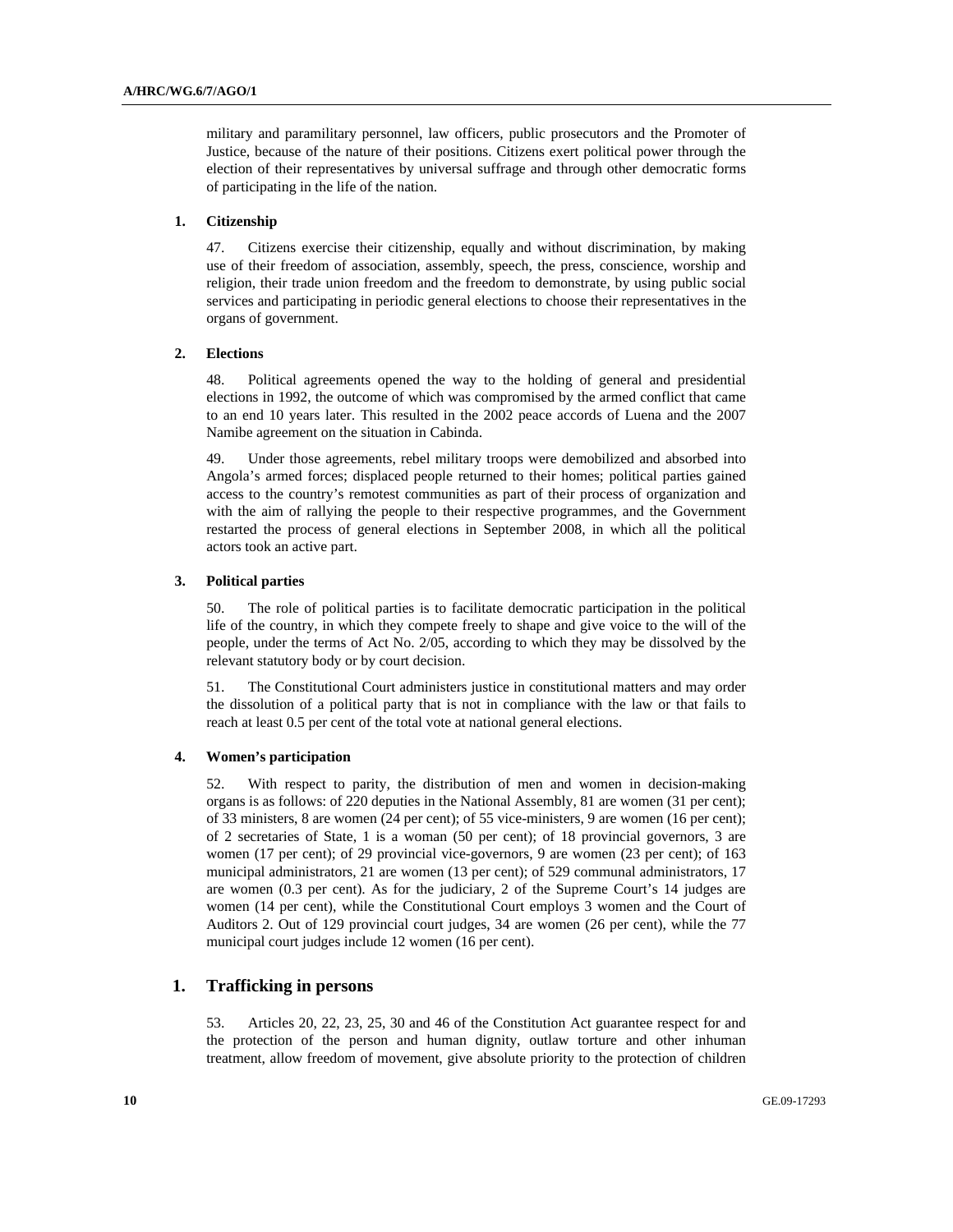and provide for the right to work. The Criminal Code in force since 1886 does not contemplate the crime of trafficking in persons, but this is being rectified in amendments to the Code, under which it will become a criminal offence.

54. The Government is taking preventive measures to monitor the movement of persons, especially children, by putting in place appropriate rules and administrative procedures. It is working to raise awareness through training and information programmes for law enforcement officers, creating child protection networks and setting up checkpoints along all external and internal borders, where the identity of unaccompanied minors without travel documents is checked and, in the case of accompanied children, proof of the link between the adult and child, as well as parental permission to travel, have to be shown. It has also created the cross-sectoral Committee on Trafficking in Persons, a national strategic action plan and a national observatory.

55. Measures have been strengthened against all forms of violence linked to trafficking in women and children, who are the most vulnerable to this type of crime, especially in the fight against, inter alia, commercial sexual exploitation and prostitution, slavery, forced labour and the excision of organs.

#### **Commercial sexual exploitation**

56. The issues of sexual exploitation and child prostitution are widely debated in roundtable discussions, workshops and other forums, in the context of a review of the situation in the country carried out in late 2008. That review had the goal of devising a national strategy to prevent or reduce violence against children, taking in aspects of the National Action and Intervention Plan against the Commercial Sexual Exploitation of Children (Decision No. 24/99). The strategy aims to improve the data collection system, adopt laws to end impunity for rape and establish specific programmes to counter a worsening situation.

# **III. Economic, social and cultural rights**

# **A. Protection of families and vulnerable groups**

57. Act No. 1/88 of 29 February adopts the Family Code as an instrument in the fight for real political, economic and social emancipation, to institutionalize the protection of children, whether born within marriage or not, and for a just distribution of tasks and responsibilities in the family.

#### **1. Children**

58. The Constitution Act gives absolute priority to children, considering them society's most vulnerable group. To put this legal premise into action, the Government is promoting their harmonious development and, in 2007, undertook 11 commitments in partnership with United Nations agencies and other social partners. With a view to maintaining a permanent social dialogue and monitoring policies covered by these commitments, it created the National Council for Children (CNA), which in June 2009 organized and ran the Fourth Children's Forum, to study the results of policies in the course of thematic round-table discussions:

**Children up to 5 years old.** Children in this age group have benefited greatly from significant progress in the areas of life expectancy, food security, birth registrations and early childhood education, all of which are the result of the progressive increase in spending on health, education and other social policies;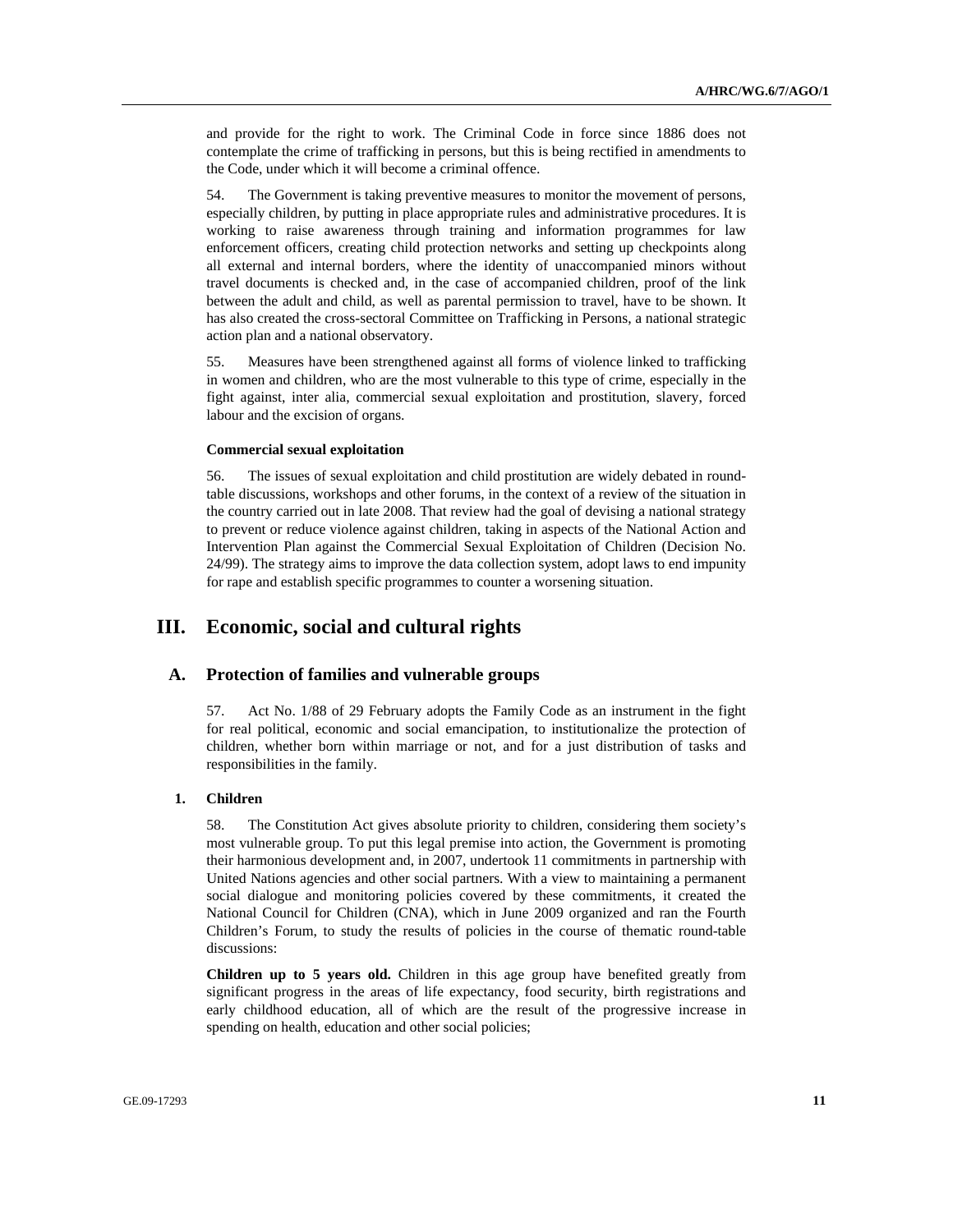**Children aged 6 to 18.** This round table was dominated by issues related to primary education, which has shown considerable growth in gross enrolment rates, with 118.1 per cent growth in 2004, 118.2 per cent in 2005, 122.1 per cent in 2006 and 127.1 per cent in 2007;

**All children.** This covered issues such as HIV/AIDS prevention and reducing its impact on families and children, the prevention or reduction of violence against children, family responsibilities, the durability of progress made, children and communication, children in the general State budget and the Angolan child indicator system.

# **2. Women**

59. The Government and its social partners are creating a national strategy and strategic framework to promote gender equality, based on the Beijing and Dakar Platforms for Action and adopted by the Council of Ministers' Standing Commission in 2001.

60. In order to prevent and combat domestic violence, the Government has created family counselling centres with specialist staff (including psychologists, sociologists and lawyers) to assist victims. Since 2006, 3,271 citizens (2,919, or 89 per cent, of whom are women), have received advice in these centres. The provinces with the greatest number of cases are: Luanda (31 per cent); Benguela (20 per cent); Bié (8 per cent); and Lunda Norte (1 per cent). At the same time, a mediation and conciliation law that will be of great help in dealing with this problem will be adopted. To ensure that victims of violence or people otherwise directly or indirectly affected by it obtain legal assistance, the Angolan Lawyers' Association and the Government are working out a cooperation agreement that will ensure that lawyers are assigned to the family counselling centres set up in all the provinces.

61. The General Labour Act guarantees women workers the right to equal treatment and non-discrimination in the workplace, provides protection for maternity and against banned or conditioned work, forbids their employment in unhealthy or dangerous work, as well as any jobs that pose a real or potential risk to their genetic function, and establishes special rights that employers must respect. This process includes drafting legislation to protect against and combat family violence.

## **3. Persons with disabilities**

62. In 2005, there were 170,000 persons with disabilities in Angola, mostly aged from 25 to 44 and 56 per cent of whom were male. Among them, 62 per cent suffered from motor disabilities, 28 per cent from sensory disabilities and 10 per cent from mental disabilities. Of those with motor disabilities, 75 per cent were due to amputation resulting from contact with explosive devices, especially mines, while 22 per cent suffered from poliomyelitis. The provinces with the greatest concentration of persons with disabilities are: Kuanza Sul (11.75 per cent); Luanda (9.55 per cent); Benguela (8.65 per cent); Lunda Norte (7.81 per cent); and Huambo (7.1 per cent).

63. Under public policy, persons with disabilities benefit from special services, especially targeting physical rehabilitation, schooling, vocational technical training, work orientation and psychosocial counselling aimed at reinsertion in the community without discrimination or stigmatization. In the years 2005–2006, 20,877 persons with disabilities were looked after, 30 per cent of the total objective for those years.

#### **4. Elderly persons and former military personnel**

64. Between 2005 and 2006, 1,283 elderly persons were housed in 15 homes. In the same period, two homes were renovated, one each in the provinces of Huíla and Bié.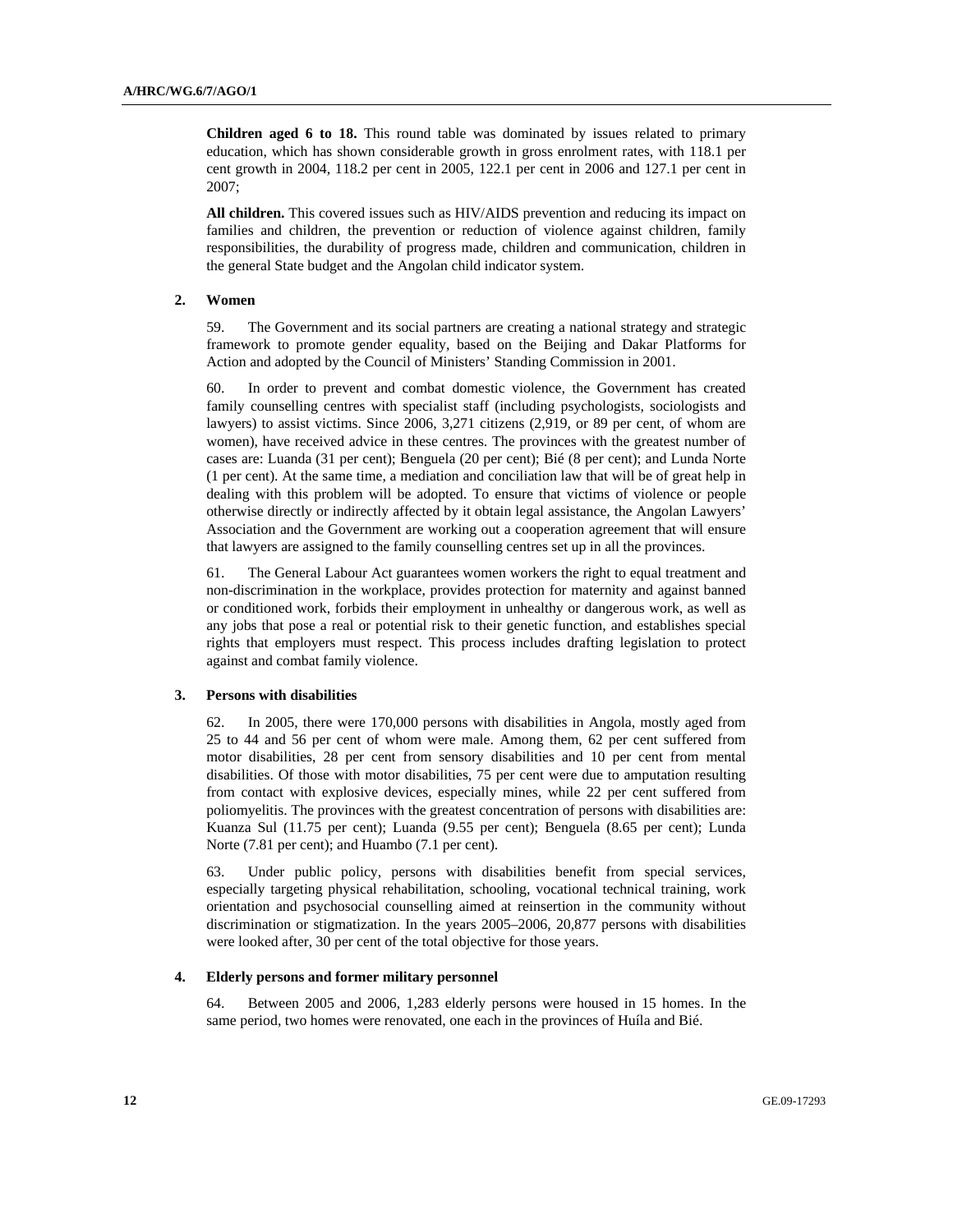65. Soldiers demobilized under the Lusaka, Luena and Namibe accords have received financial and material aid, accompanied by vocational training, to help them rejoin mainstream society.

# **B. Combating poverty and social inequality**

66. Since 2003, the Government has worked on a strategy for a rapid and lasting reduction of poverty, implemented at a time when peace has been consolidated and in the framework of objectives and priorities established in Government programmes aimed at the country's economic and social development. The following aims were set for 2006: the resettlement of 3.8 million displaced persons, 450,000 refugees and 160,783 demobilized soldiers and their dependants; the disactivation of anti-personnel mines and other explosive ordinance on all potential farmland and near inhabited areas; a lasting increase in farm output sufficient to ensure food security for the entire population; and the dissemination of knowledge of HIV/AIDS and how it is transmitted to 85 per cent of the population. By 2015, it aims to: guarantee compulsory primary education for all children; eradicate adult illiteracy; immunize everyone against the main childhood diseases (measles, DTP3, BCG and Polio type 3); reduce the mortality rate for children under 5 years of age by 75 per cent; cut the overall mortality rate by more than 75 per cent; rebuild and periodically maintain the national road network (15,500 km); rebuild the railways; improve access to drinking water for all and to basic sanitation in urban and rural areas; increase the proportion of households with electricity; provide social housing to vulnerable families; ensure the registration of births and distribution of identity cards to all citizens; and reduce and stabilize the average inflation rate.

# **1. Right to adequate housing**

67. The right to housing established under article 21 of the Constitution Act is fundamental for everyone. The State is thus bound to establish housing policies and mechanisms to convert this constitutional imperative into fact.

68. The exodus from the country to the cities unleashed by the armed conflict and subsequent housing shortage in an already tight housing market has forced the State to create the necessary political, administrative and financial conditions to increase the housing supply.

69. The chance to respond effectively to this need and open up new and decent urban areas is proving to be a peace dividend, allowing the Government to use legal instruments to define principles and exercise control over the, until now, disorderly expansion of urban areas in such a way that citizens may acquire housing, purchased or rental, according to their means.

70. The laws governing urban expansion are: (a) Act No. 1/97 of 17 January, 1st series, No. 3, on simplifying and modernizing the Commercial and Land Registry; (b) the Housing Incentives Act No. 3/07 of 3 September, 1st series, No. 106; (c) Legislative Decree No. 47.611 of 28 March 1987, which approves the Land Registry Code; (d) Decree No. 43525, on rent in urban areas; (e) Decree No. 6/92 of 24 January, 1st series, No. 4, on disputed occupation of buildings in urban and rural areas; (f) Decree No. 46-A/92 of 9 September, which establishes that provincial governments may award building leases on land they own to legal entities and individuals; (g) Decree No. 58/978 of 25 August, on returning management of all State Secretariat for Cooperation housing to the competent government authority; (h) Decree No. 7/04 of 13 February, on legalizing the Nova Vida housing estate; (i) Decree No. 12/04 of 9 March, 1st series, No. 20, establishing the National Housing Institute; (j) Resolution No. 39/06, which authorizes the modernization of registration services; (k) Resolution No. 60/06 of 4 September, 1st series, No. 107, approving the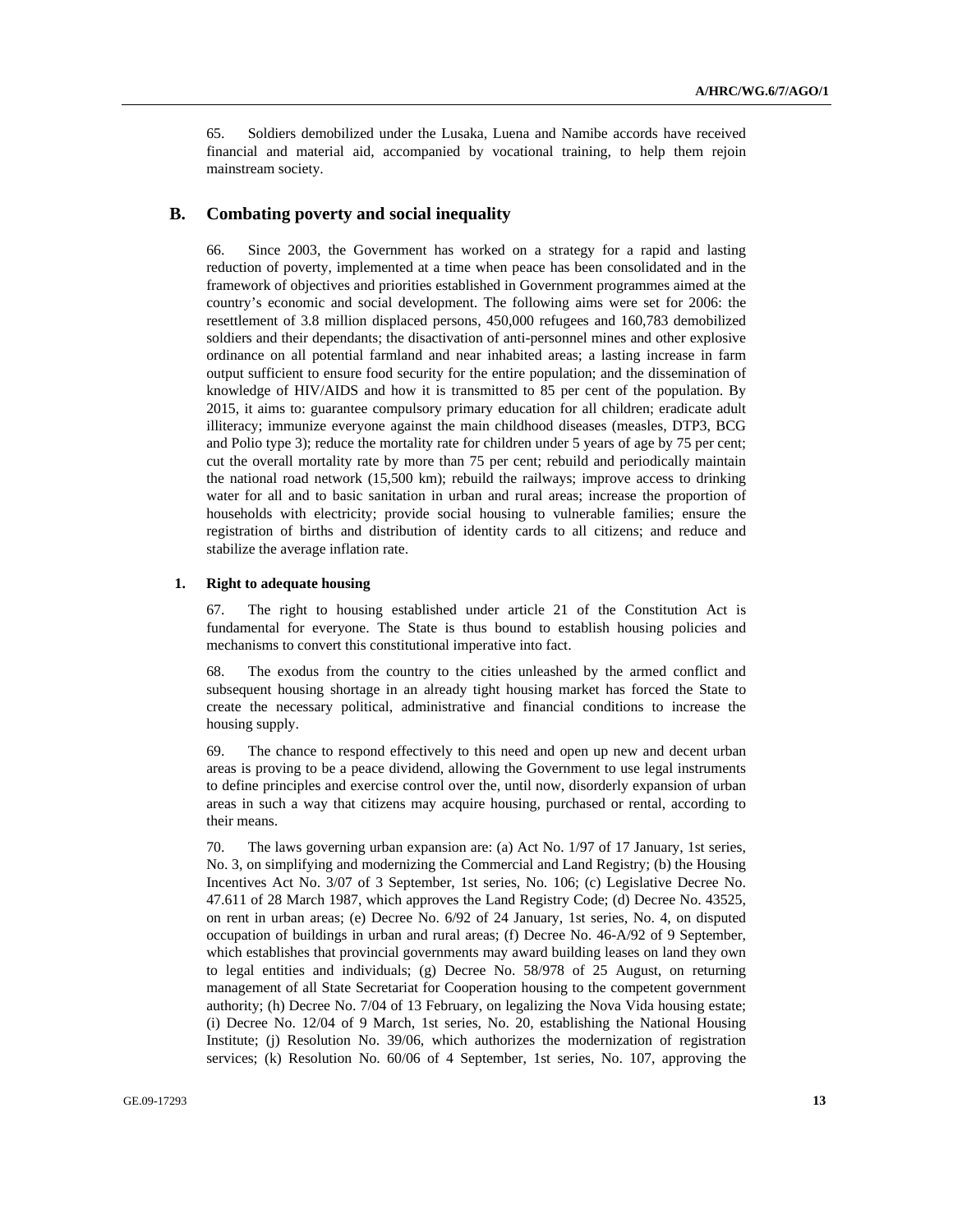Government's housing incentive policy; (1) Presidential Order No. 5/04 of 15 June, setting up the working group on property market regulations; (m) Order No. 10/91 of 25 May, on commissions on the sale of public housing stock; and (n) Order No. 10/04 of 28 September, on the transfer of management of the public housing stock to the Ministry of Urban Development and the Environment.

71. Urban expansion, with insufficient supply and problems of registration, has been disorderly and exacerbated by the fragmentation and degradation of city suburban areas, poor land use and settlement planning. As a result, urban planning and management continue to create distortions that, in turn, prejudice socio-economic development and the environment.

72. Although reconstruction is proceeding, much remains to be done in quantitative and qualitative terms to improve urban and social services infrastructure. What is more, infrastructure networks are poorly matched to the disorderly patterns of settlement, demographic change and economic and social development. Even in those areas with a degree of order in urban development, there is price speculation on land sales. This situation emerged during the armed conflict and led to a culture of anarchy among the public, who are now ill-disposed to the Government's legal measures and regulations, outlined above. Often, people neither understand nor accept these measures and are in conflict with the law. When this happens, the Government takes the appropriate disciplinary measures.

73. The Government is working to rehouse people living illegally in hazardous or precarious areas, or zones earmarked for urban development. Given the size of the group concerned, some officials have acted with excessive zeal in the performance of their duties. While the aim is to impose order on people illegally occupying land set aside for the government programme, abuses are suppressed and punished in exemplary fashion.

74. Changes in the make-up and needs of families, businesses and the administration have not been met with an adequate response in terms of housing. In spite of construction projects to house civil servants and the private sector, the shortfall in available accommodation remains in the order of 1.7 million units.

75. Private firms that hold land with mains services tend to favour the middle and upper classes, ignoring the bulk of the urban population, while the constant growth in demand feeds continued speculation in the housing market. Housing cooperatives are in their infancy and have addressed the needs of only a minority of employees in big public sector enterprises, changing little the overall situation of the economically disadvantaged classes. In order to meet the high demand, the Government has approved a programme to build 1 million housing units, destined to accommodate around 6 million people, by 2013. The public sector will build 115,000, the private sector 120,000 and cooperatives 80,000, with 685,000 being built individually under supervision.

### **2. Right to work and social security**

76. Articles 85 to 95 of the General Labour Act set out labour conditions, with the promise that other legislation governs specific matters, given their great range and variety.

77. In 2006, unemployment fell 4 per cent to 25.2 per cent from the estimated 2005 figure of 29.2 per cent, thanks to job growth in the building, fisheries and non-mercantile services sectors, and so contributed to ensuring citizens' right to work.

78. Displaced people, refugees and former soldiers in the course of resettlement, totalling 72,230, have taken up the bulk of new jobs in agriculture, forestry and livestock farming and have been largely responsible for increasing the area of farm land by 2 per cent.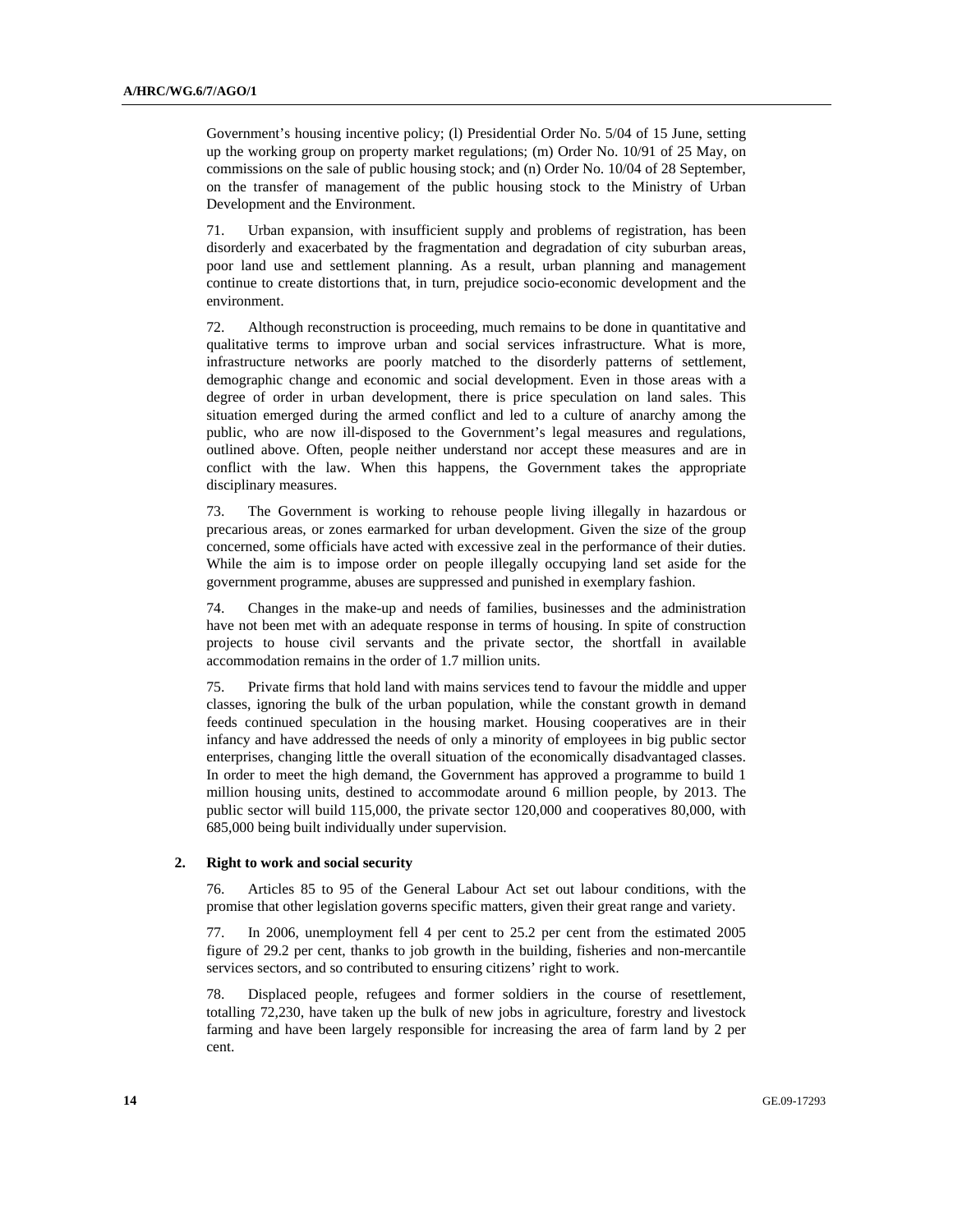79. Little has changed in the fisheries sector, given the state of investment. In employment terms, the 41,500 fishermen at work in 2005 were joined by 4,944 more as five coastal vessels entered service.

80. In 2006, the oil sector added around 5 per cent to employment. This growth resulted from increased oil industry activity due to investment in earlier years.

81. In the diamond mining sector, the appearance of companies with mixed publicprivate capital, such as the Sociedade Mineira do Catoca, Sociedade de Desenvolvimento Mineiro, Chitotolo, Luô, Projeto Mineiro Lunda Nordeste and the Brilhante Foundation, has made an outstanding contribution to increasing output and, hence, employment growth.

82. Investment in processing industries has led to the creation of 1,827 jobs since 2006, making a total of 34,360 workers in 2007.

83. In construction, output growth led to the creation of 30,521 jobs, making a total of 206,521 employees in 2006, a 17 per cent rise over 2005.

84. Investment in the energy and water sectors has led to the creation of 4,690 new jobs.

85. Investment by post and telecommunications operators in 2006 resulted in the creation of 3,257 jobs.

86. Authorized investment in tourism and the hotel industry has contributed 2,277 new jobs, an increase of some 374 per cent.

87. Employment growth has also resulted from the significant increase in the number of insurance firms, intermediary companies or insurance and reinsurance brokers in the insurance and pension fund sector, as well as a rise in premiums volume (from US\$ 271.9 million in 2003 to US\$ 377.6 million in 2005).

88. Between 2004 and 2006, 7,500 primary and secondary teaching jobs were created in the education sector, with the number of primary school teachers rising from 73,006 in 2004 to 75,569 in 2006.

89. The growth in the medical care network has brought about an increase of 14,071 health-care technicians in the national health system.

90. Vocational training plays a key role in employment policy. Since 2006, the number of institutions, businesses and others (304 public and private vocational training centres in all) authorized to run training and retraining programmes has grown considerably. By comparison, over previous years, there had been growth of 12.2 per cent in 2004 over 2003, 5.5 per cent in 2005 and 8 per cent in 2006.

91. Decree No. 79/06 of 27 October readjusts the national minimum wage and sets it at an amount of national currency (kwanzas, Kz) equivalent to US\$ 82, effective from 2006, on the basis of expected inflation. This has coincided with the adjustment of wages in the civil service and in the light of the economy's satisfactory performance.

#### **3. Right to food**

92. The Government of Angola is implementing a range of policies designed to hasten the process of national reconstruction, economic revitalization and the fight against poverty, in the context of the Millennium Development Goals (MDGs). In order to ensure that the entire population has physical and financial access to food on a lasting basis, it is fundamental that a national food security policy be adopted as a key instrument in the pursuit of the aims and commitments undertaken at the 1996 World Food Summit and in the MDGs.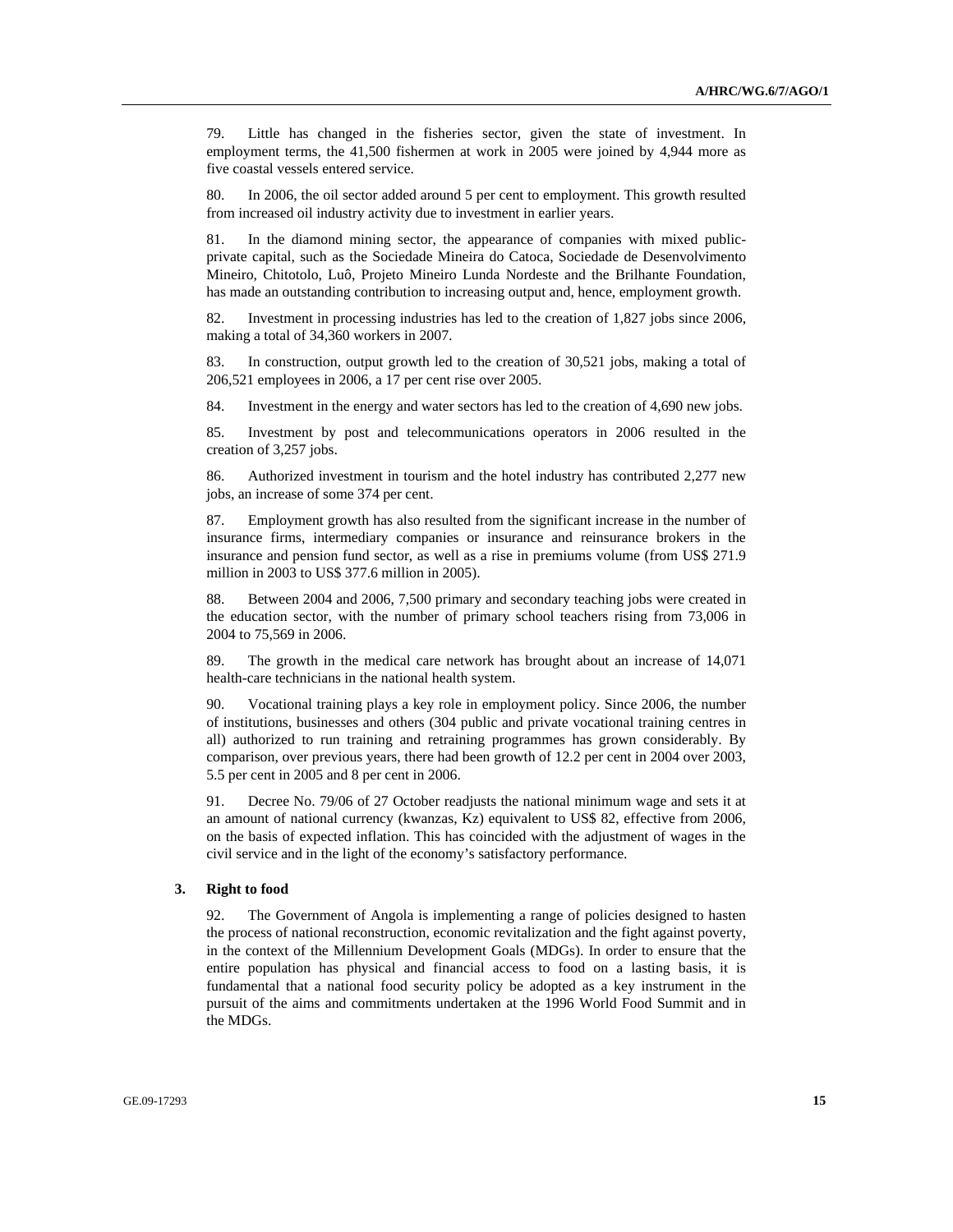93. Production of basic foods is improving progressively, given investment by the Government and its partners. Natural disasters, however, caused a 23.5 per cent reduction in national cereals output in the 2005–2006 season compared with the previous year, obliging the country to cover its needs with imports.

94. Angola is implementing policies to: (a) facilitate the concession of arable land to rural families; (b) diversify food crops, focusing on irrigated crops, farm mechanization and incentives to use plough machinery; (c) encourage production and more widespread use of improved seed varieties; (d) improve technical assistance to producers; (e) extend resettlement and provide incentives for raising livestock; (f) create food reserves and stabilize food prices; (g) improve the distribution and promotion of farm and fishing production; (h) reactivate the farming industry (mills, silos, slaughterhouses, aviaries, warehouses, cold-chain equipment and electricity); (i) encourage membership of associations and cooperatives; (j) ease access to bank credit and the distribution and sale of production; (k) prepare a national action plan for rural women.

95. Several laws govern policy in this area: (a) the Land Act No. 9/04 of 9 November lays the foundations for the law governing formerly State-owned land, the rights to which such land may be subject and the system governing the transfer, settlement, exercise and extinction of such rights, thus protecting the rights of citizens, in particular of vulnerable rural groups; (b) Decrees No. 44531/1962 (timber industry regulations) and No. 40:040, establish parameters for the protection of soil, flora, fauna and game by preserving biotopes that are vital for the survival of animal and plant species, ensuring the continued existence of virgin biotopes and avoiding the destruction of forest areas deemed to be of public interest. Tens of thousands of small-scale, self-sufficient farmers plant an average of 1.4 hectares per family on two or more plots of land and the area under cultivation is increasing slightly each year.

# **C. Right to health, water and basic sanitation**

96. The right to health is a fundamental human right of citizens (article  $47<sup>4</sup>$  No. 1, of the Constitution Act). The National Health Service Act No. 9/75 of 13 December provides universal, free health care for all citizens. The health network's strategy of building medical stations and local clinics, as well as stationing local and international staff in various locations around the country, has broadened access to medical treatment and medicine.

97. Drinking water is available to only 10 per cent of Angolans, but the Water for All project that is under way envisages extending access to 80 per cent of the population by 2012. The water system (including catchment, treatment and supply) is also being restored. Drinking water supply in the provincial capitals should be restored by 2010. The commercial side of water distribution does not yet work properly, due to the lack of organization in this area. Some people are profiting from this situation unscrupulously by selling river and lake water stored in tanks and, in so doing, causing major public health problems.

98. The upsurge of the war ruined all efforts, cutting access to health care and other basic services by around 70 per cent. That situation led to high rates of maternal mortality, estimated at 1,700 deaths per 100,000 live births. Infant mortality stands at 150 per thousand in the first year of life, while child mortality at 5 years of age has fallen to 250 per thousand live births. Life expectancy at birth is 42 years. The main causes of low life expectancy are acute respiratory diseases, diarrhoeal diseases and other illnesses resulting from limited access to drinking water and to proper human waste disposal, especially in rural areas, where 60 per cent of families are without drinking water and 75 per cent have no means of disposing of human waste. Act No. 21-B/92 of 28 August, the basic law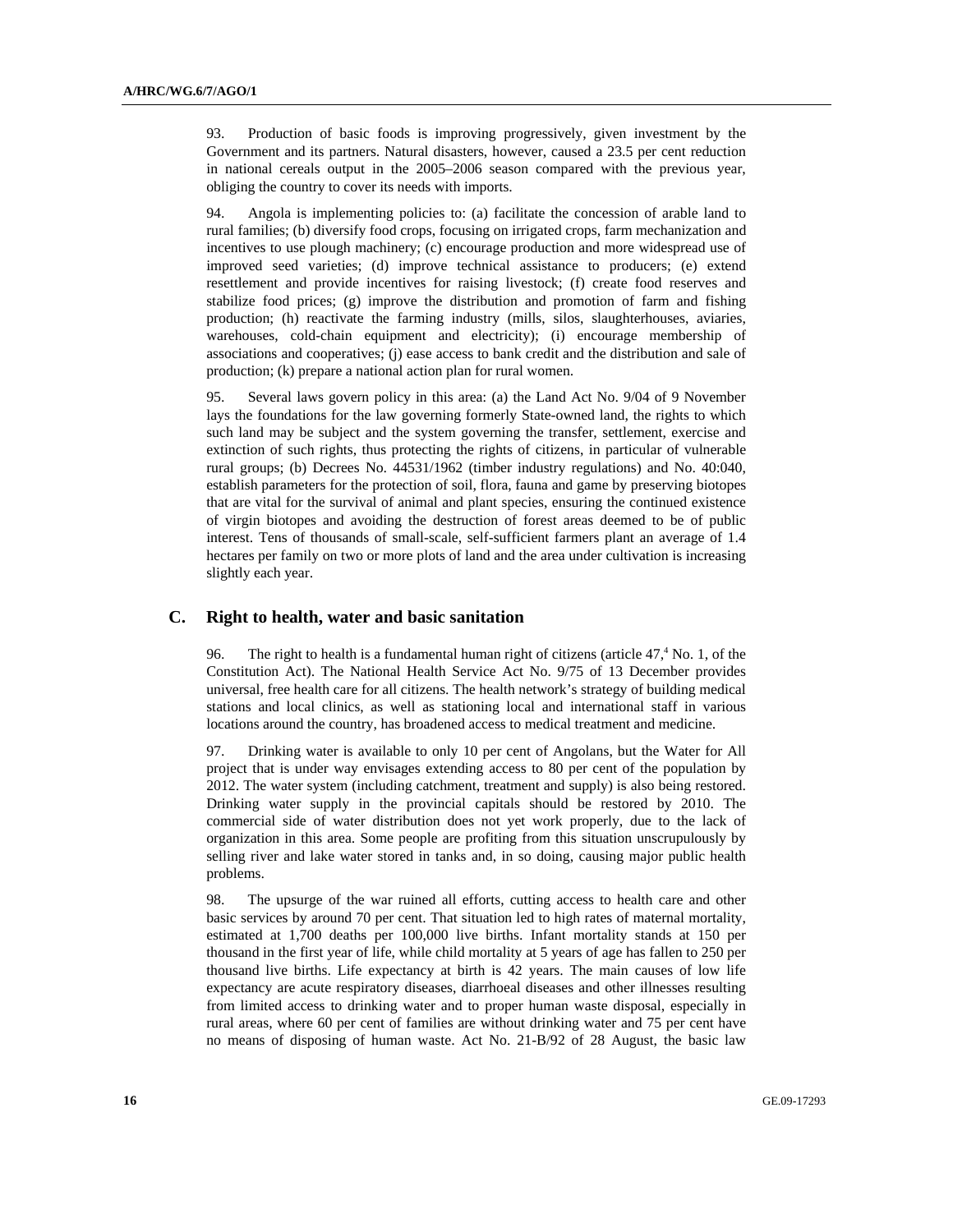governing the national health system, provides for private health-care initiatives to increase the system's capacity through the construction of new health facilities.

#### **Access to primary health care**

99. In 2009, a rise from 2 per cent to 8.3 per cent of the general State budget fuelled growth in the health-care network. The number of health-care centres rose from 965 in 2003 to 1,986 in 2008, due to the renovation of existing infrastructure and the construction of new facilities in resettlement areas. The number of primary and secondary health-care centres has grown exponentially, with the number of medical stations rising from 696 in  $2003$  to 1,485 in  $2008$ ,<sup>5</sup> that of local clinics from 162 to 317 and municipal hospitals from 52 to 132.

100. The number of faculties of medicine, one of them private, has increased from one to six. Seven higher health technology colleges have opened in seven academic regions with a view to training sufficient qualified staff to make citizens' right to health a reality. Under cooperation agreements for the provision of quality care, 800 Cuban health-care professionals operate in Angola in order to bridge staff shortages and train local professionals.

101. The Government's national health policy is based on four strategic aims:<sup>6</sup> (1) restructuring the national health system to provide universal access to primary health care; (2) reducing maternal, infant and youth mortality, as well as morbidity and mortality due to nationally classified priority diseases; (3) promoting and maintaining a healthy environment, and (4) training individuals, families and communities in the promotion and protection of health. Under the hospitals improvement programme, tertiary level hospitals have introduced specialized services such as dialysis, cardio-vascular surgery, hip surgery and the insertion of hydrocephalus valves, as well as building up diagnostic capability (CAT scans etc.).

102. Routine vaccination coverage has been increased, from 35 per cent in 2002 to 80 per cent in 2008. From 2002 to 2005, no cases of poliomyelitis were recorded, but the disease reappeared thereafter, with an imported wild virus strain similar to one endemic in Asian countries. The Government has carried out vaccination campaigns in the hope of interrupting the chain of transmission. It is acting to hasten vaccination programmes by providing the usual vaccines, vitamin A and support material for the routine vaccination of children under 1 year old against BCG, measles, DTP3, poliomyelitis and yellow fever, as well as anti-tetanus vaccines for women in the 15–45 age group. In addition, it is training health workers in vaccination and cold-chain technicians, helping communities monitor child vaccination, providing support for the training of girls, for tetanus vaccination planning, and for planning and developing social mobilization campaigns to combat endemic diseases such as malaria, tuberculosis, trypanosomiasis and non-transmissible diseases like diabetes, cardio-vascular disease, cancer, drepanocytosis, congenital malformations, etc.

103. The prevalence of HIV/AIDS in Angola is close to 2.1 per cent, which is low compared with the average in southern Africa, the disease's epicentre. The National Commission on AIDS and Major Endemic Diseases, chaired by the President of the Republic, adopts programmes that are implemented by the National AIDS Control Institute, as established in Act No. 8/04 and Decree No. 43/03.

104. From 2002 to 2005, no cases of poliomyelitis were recorded, but the disease reappeared subsequently, with an imported wild virus strain, similar to one that is endemic in Asian countries. Campaigns to eradicate the disease were intensified after cases were reported between 2005 and 2007, with 5 million children vaccinated and 4 million supplied with vitamin supplements.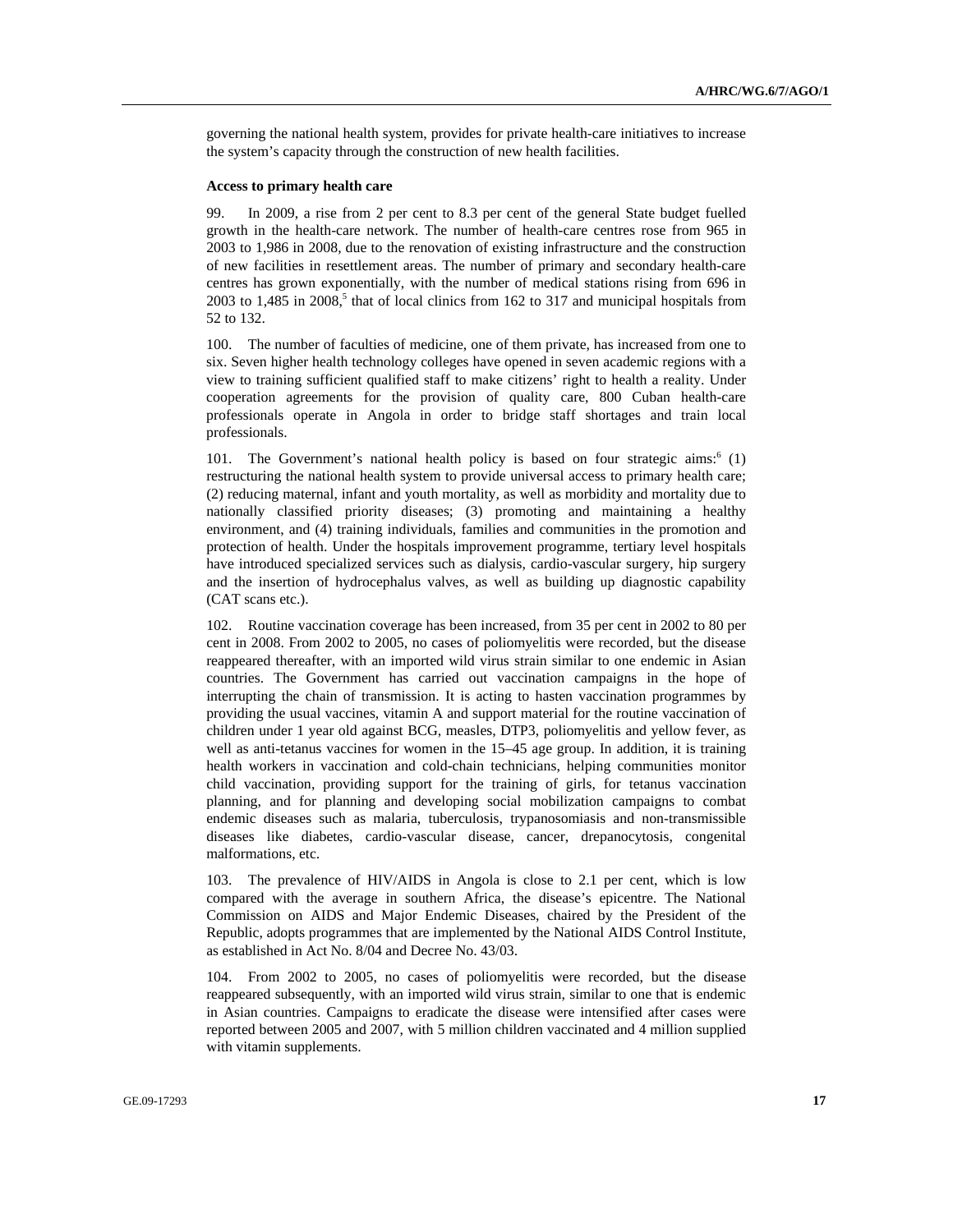105. The 2004–2008 strategic plan for the accelerated reduction of maternal and child mortality in Angola was readjusted for  $2005-2009$ ,<sup>7</sup> in order to broaden its reach and improve the quality of primary health network services. Malaria causes 35 per cent of deaths among children older than 5 years, 25 per cent of maternal mortality, 60 per cent of hospitalizations and 10 per cent of hospitalizations of pregnant women. It is also largely responsible for the high level of recourse to health facilities in outlying areas. It is estimated that there are 6 million clinical cases a year in Angola. $8$ 

106. The 2003 National Malaria Control Programme established the five-year (2008– 2012) National Strategic Plan to reduce malaria's prevalence and the deaths it causes by half, through priority preventive measures to eradicate carriers, such as the distribution of insecticide-impregnated mosquito nets and residual spraying of insecticide in houses. Since 2001, with partnership assistance the National Nutrition Programme has been dealing with acute malnutrition. Estimates from 2007 put the number of children under 5 years old suffering from malnutrition (40 per cent moderate and 12 per cent acute) at 5,710,463. Malnutrition affects half of Angolan children under 5 years of age and causes three out of four deaths in that age group.

107. By 2009, it is hoped this rate can be reduced by 30 per cent with programmes to ensure food security, improved health-care services, and the provision of drinking water and basic sanitation.

# **D. Right to education**

108. The Basic Education Act No. 13/01 of 31 December establishes not only the integrity and secular, democratic nature of the education system, but also the principle that education should be free of charge and compulsory. Those principles are affected by several negative factors, such as the tradition that prevents girls from attending school or from pursuing their studies beyond the fourth year. Further factors are the great distances between schools and children's homes and the high rate of teenage pregnancies. To address this, we are running awareness campaigns among parents and educators, as well as in the wider community, on the importance of and need for schooling for all children, without discrimination. This has contributed to the progressive elimination of adverse cultural traditions.

109. The difficulties encountered in the country's most disadvantaged areas are cause for concern and ethnic minority communities are a case in point. Special community integration programmes have been implemented for groups such as the Khoi-San people during the transhumance season, in order to provide education access for the children of nomad populations in Namibe, Huíla and Cunene provinces.

110. The Government has implemented the three-phase National Education Reconstruction Plan, aimed at restoring, consolidating and expanding the system by achieving a net primary school enrolment rate of 67 per cent in 2005 and cutting illiteracy, especially among women, by 59 per cent by 2015. The National Learning Evaluation Programme is showing progress in the subjects of Portuguese, mathematics and environmental studies.

111. The net primary school (first to sixth years) enrolment rate is 56 per cent. More than 30 per cent of people aged 15 and above, half of them women, are illiterate. Since 2009, a literacy programme has been in place with 6,698 instructors, of whom 109 are supervisors.

112. At the same time, a literacy and remedial study programme aims to accelerate learning through self-teaching and the certification of skills acquired in various formal and informal learning environments. This has led to around 60 per cent of pupils learning to read and write in just three months.